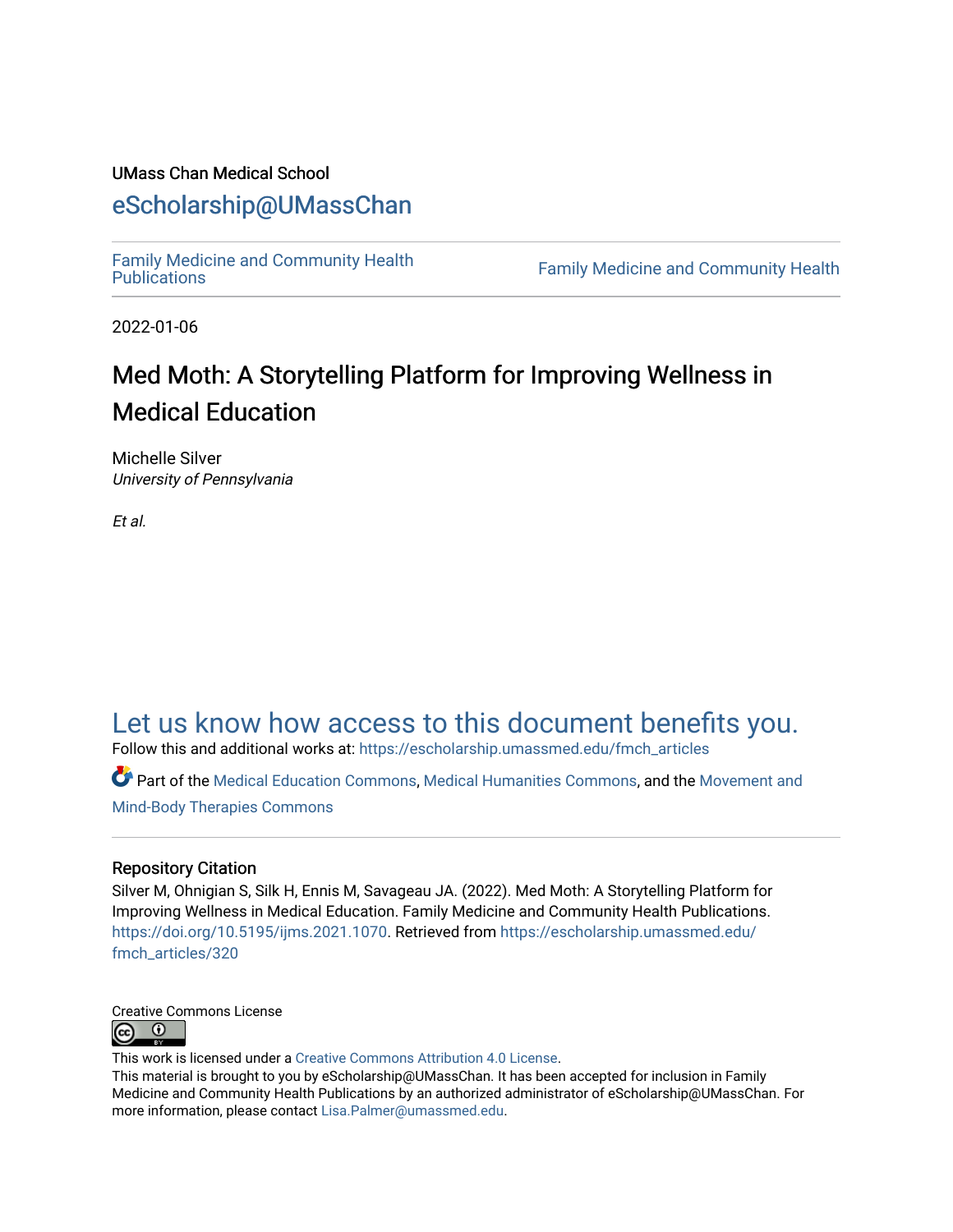# Med Moth: A Storytelling Platform for Improving Wellness in Medical Education

Michelle Silver,<sup>1</sup> Sarah Ohnigian,<sup>2</sup> Hugh Silk,<sup>3</sup> Michael Ennis,4 Judith Savageau.<sup>5</sup>

#### Abstract

Background: Burnout is a major issue amongst medical students and professionals that demands a solution. Mindfulness has been shown to decrease burnout. Storytelling, as a form of mindfulness, leads to reflection. Few publications have studied the effect of storytelling on student and clinician wellness. To address wellness within their medical community and utilize the underexplored method of narrative medicine as a curricular enhancement, the authors designed and implemented a novel storytelling platform, Med Moth, at the University of Massachusetts Medical School (UMMS) and associated hospital (UMass Memorial Medical Center). Methods: Members of the community were invited to storytelling events to listen to and share stories about formative medical experiences. Four events were held between 2017 and 2018. After each event, participants received a survey inquiring how attendance benefitted them personally and professionally. Results: Clinicians, students, and faculty comprised the 104 first-time attendees surveyed. Med Moth produced a strong perceived benefit to surrogate measures including emotional exhaustion and depersonalization, defining characteristics of burnout, and professional development. Among these three measures, 66% of participants rated 4-5 (out of 5). Nearly all attendees (96%) rated 4-5 for the overall experience. Lastly, medical students reported a higher benefit regarding professional development than clinicians (p=0.002). Conclusions: This pilot study of a novel storytelling platform demonstrates positive personal and professional development outcomes, both during and after medical school training. Medical schools, residency programs, and medical institutions should strongly consider the implementation of such a wellness platform to build resiliency and to mitigate burnout through reflection.

Key Words: Professional Burnout; Medical Education; Mindfulness; Medical students; Curriculum; Health promotion (Source: MeSH-NLM).

#### Introduction

Clinicians and medical students face high rates of stress and burnout.<sup>1-3</sup> These symptoms adversely affect mental health and manifest as depression, anxiety, and fatigue.<sup>4</sup> In a recent study of 4,000 US medical students, 49% reported signs of burnout.<sup>1</sup> Depression is also more common among medical students and residents than the general population.<sup>4</sup> These issues are not only deleterious to the health of medical providers, but also to their patients.<sup>4</sup>

Burnout is unequivocally present among medical students and professionals and requires a solution. Mindfulness can decrease burnout and improve depression and anxiety. It can also cultivate compassion, empathy, and personal and professional identity development.6-10 Mindfulness training teaches participants to approach lived experiences in an introspective way. Reflective practice is one application of mindfulness. It leads to understanding one's beliefs and values in the context of one's colleagues and patients. Medical students who engage in reflection display more mature thinking, certainty with professional choices, and report a positive learning experience.<sup>11</sup>

Storytelling is an excellent means of reflective practice, allowing one to be present, compassionate, and deepen community connections. A recent article by Perri Klass entitled "Morality Tales" discusses the trend toward medical humanism with students and residents increasingly "tak[ing] time to consider and describe the complex aspects of medical stories that get left out of the formalisms of the medical record."<sup>12</sup> Outside of medicine, storytelling is well-established. Novelist George Green embraced its impactful nature when creating The Moth, an internationally acclaimed storytelling organization.<sup>13</sup>

There are only a few studies that have directly assessed the effect of storytelling on student and clinician burnout. One study showed that medical students who participated in storytelling sessions with peers demonstrated an increase in the empathy score.<sup>14</sup> Other published accounts of storytelling's effect on clinician burnout are mainly personal experiences of physicians who cite benefits such as improved patient relationships and collegial communication.<sup>15</sup>

To address burnout within our medical community, we created a novel storytelling opportunity at UMass Medical School (UMMS) and associated hospital (UMass Memorial Medical Center). Inspired by The Moth, Med Moth was created to provide a platform for members to listen, share, and reflect. Med Moth was created to positively impact personal wellness and professional development through sharing clinical perspectives and experiences. We aimed to identify individual characteristics that correlate with a higher impact of this platform.

- 1 MD, Hospital of the University of Pennsylvania Department of Internal Medicine, Philadelphia, PA, United States\*
- <sup>2</sup> MD, Beth Israel Deaconess Medical Center Department of Internal Medicine, Boston, MA, United States\*
- <sup>3</sup> MD, MPH, University of Massachusetts Department of Family Medicine and Community Health, Worcester, MA, United States
- <sup>4</sup> MD, University of Massachusetts Department of Family Medicine and Community Health, Worcester, MA, United States
- <sup>5</sup> MPH, University of Massachusetts Department of Family Medicine and Community Health, Worcester, MA, United States

\*Research was conducted at the University of Massachusetts Medical School prior to the graduation of first and second authors, who are now listed with their current institutional affiliations

About the Author: Michelle Silver is a second-year Internal Medicine resident at the Hospital of the University of Pennsylvania (Philadelphia, PA) where she started training after receiving her medical degree from the University of Massachusetts Medical School (Worcester, MA). Her career interests include primary care, medical education, and exploring the role of narrative medicine for medical trainees and professionals.

#### Correspondence:

Michelle Silver Address: 3400 Spruce Street Philadelphia, PA 19104, USA Email: michelle.silver8@gmail.com

Editor: Francisco J. Bonilla-Escobar Student Editors: Diego Carrion Alvarez  $\oslash$ Manas Pustake Copyeditor: Sohaib Haseeb Proofreader: Adam Urback Layout Editor: Anna-Maria Chantaliyska

Submission: Jun 4, 2021 Revisions required: Jul 1, 2021 Received in revised form: Jul 13, 2021 Acceptance: Sep 25, 2021 Publication: Dec 14, 2021 Process: Peer-reviewed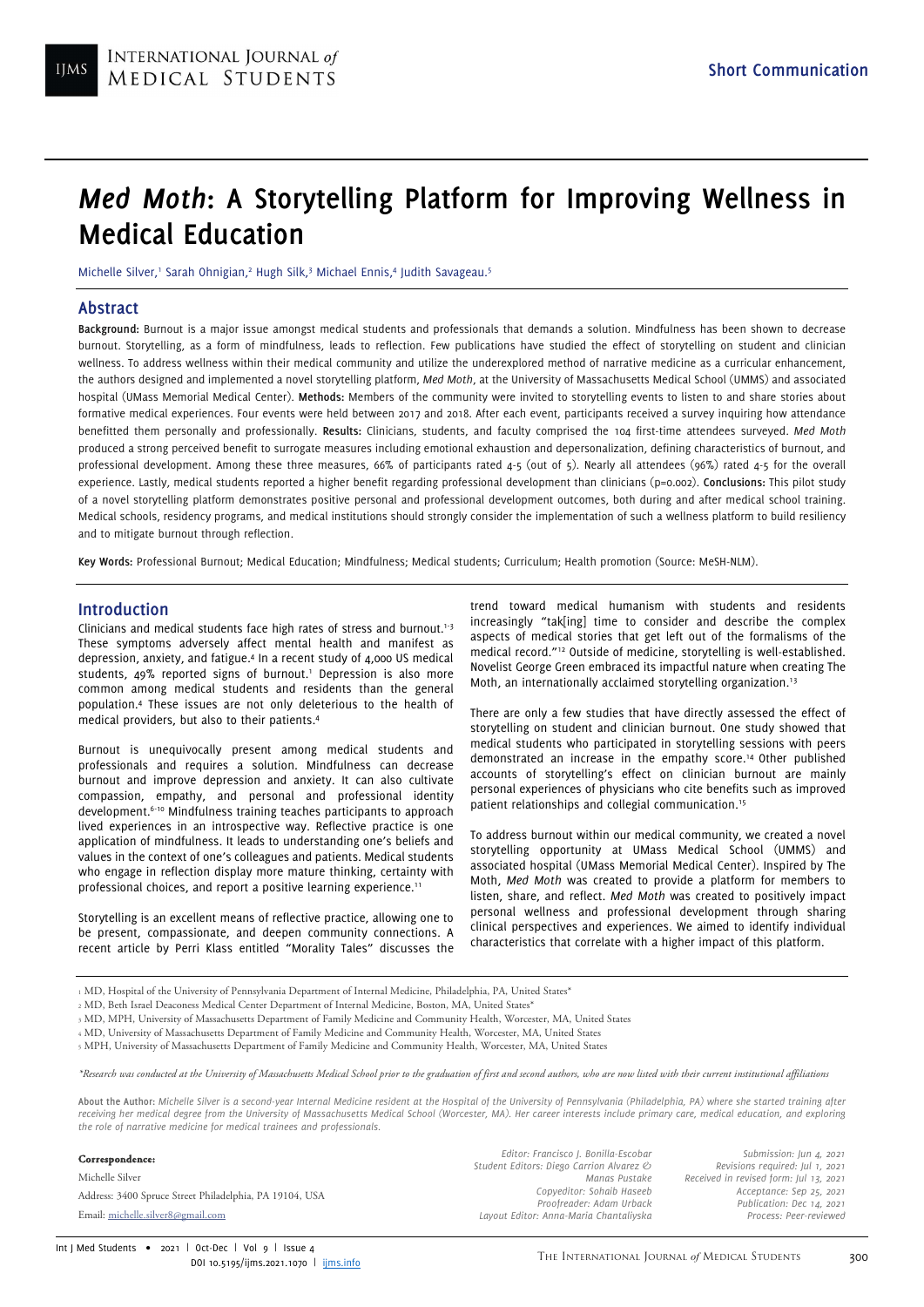#### Methods

Participants (attendees and speakers) were members of the UMMS community, including medical students, nursing students, clinicians, faculty, and administrators. Participants were recruited via Facebook, student events, web-based school news outlets, posters, and listservs.

We held four, 1.5-hour events (March 2017 to October 2018), each with 8 to 10 speakers. Stories were prescreened for protected patient information. Speakers shared poetry or prose with topics ranging from clinical mistakes, "why medicine", to comedic misunderstandings with patients. Refreshments were provided.

Using web-based data collection (Google Forms, Google LLC, Mountainview, CA), we emailed the survey three days after an event as a group message to all recipients who signed-in to the event. Participants were able to see all recipients of the email. Regarding the survey, multiple choice and free text questions characterized attendees by demographics and traits. This included affinity toward storytelling and an hourly breakdown of work, study, exercise, and other commitments. Likert-scaled questions, ranging from  $\frac{1}{1}$  (a little) to  $\frac{1}{5}$  (a lot), assessed the degree of positive effect of attending Med Moth on two domains of interest: personal wellness and professional benefit. Personal wellness was divided into emotional exhaustion and depersonalization (based on the Maslach Burnout inventory), and professional benefit assessed how events would influence clinical practice.<sup>3</sup> Where appropriate, we combined categories of 'often' and 'very often' and reported as mean<sub>often/very often</sub>', and the same for 'never' and 'sometimes' response options. The study was approved by the UMMS Institutional Review Board.

Using SPSS statistical software (SPSS v.23, IBM Corporation, 2015), survey questions on emotional exhaustion, depersonalization, and professional benefit were analyzed using chi-square tests, student ttests, correlations, and non-parametric equivalents for ordinal data. We used cumulative scores across all questions within a category (e.g., the two 5-point questions for emotional exhaustion yielded a maximum score of 10). We reported average scores per question to demonstrate trends.

We assessed relationships influencing the impact of Med Moth, including the level of training and participant characteristics. For each question, analyses were conducted across all three domains. For select analyses, original Likert scale responses were dichotomized for bivariate analyses. We used survey responses from first-time attendees only and excluded subsequent responses in the current analysis. We combined responses from residents and mid-level practitioners (e.g., nurse practitioners) with attending physicians to compare medical students to clinical practitioners.

#### Results

Med Moth experienced a growing number of attendees (41 participants in March 2017; 85 in October 2018): 236 total attendees, including 175 first-time attendees. There were 151 survey responses (64% response rate). Analyses representing 104 surveys from first-time attendees showed a larger proportion of females, medical students, primary care, and senior clinicians (Table 1).

Nearly all first-time attendees (96%) endorsed a high overall experience rating of 4-5 out of 5. Perceived benefits in emotional exhaustion, depersonalization, and professional development were strong; twothirds (66%) of participants reported high ratings of 4-5 out of 5. Most (92%) reported they would "definitely" attend another event (Figure 1). Medical students reported a significantly higher benefit for professional development compared to clinicians (p=0.002; Table 2). Across all other measures, there were equally positive responses between groups.

Table 1. Demographic Characteristics of 104 First-Time Participants who Attended a Med Moth Storytelling Event at the University of Massachusetts Medical School, 2017-2018.

| Variable                                                      | Clinical<br>Faculty* | Medical<br><b>Students</b> | Non-<br>Clinical<br><b>Faculty</b> |
|---------------------------------------------------------------|----------------------|----------------------------|------------------------------------|
| n (%)                                                         | 29(27.8)             | 66(63.5)                   | 9(8.6)                             |
| Age, $n(\%)$                                                  |                      |                            |                                    |
| $\langle 30$                                                  | o(0)                 | 64(97)                     | 1(11.1)                            |
| $30 - 49$                                                     | 10(34.5)             | 2(3)                       | 4(44.4)                            |
| $\geq_{50}$                                                   | 19(65.5)             | o(0)                       | 4(44.4)                            |
| Gender, $n(\%)$                                               |                      |                            |                                    |
| Female                                                        | 18 (62)              | 49(74.3)                   | 9(100)                             |
| Male                                                          | 11 (38)              | 17(25.7)                   | o(0)                               |
| Years Practicing, n(%)                                        |                      |                            |                                    |
| $1 - 10$                                                      | 6(20.7)              |                            |                                    |
| $11 - 20$                                                     | 7(24.1)              | N/A                        | N/A                                |
| >20<br>Specialty, $n(\%)$                                     | 16(55.2)             |                            |                                    |
| Primary Care                                                  |                      |                            |                                    |
| (Internal)<br>Medicine,<br>Pediatrics,<br>Family<br>Medicine) | 13(44.8)             |                            |                                    |
| Medicine Subspecialty                                         | 2(6.7)               |                            |                                    |
| Psychiatry                                                    | 2(6.7)               | N/A                        | N/A                                |
| Surgery                                                       | 1(3.4)               |                            |                                    |
| Radiology                                                     | 1(3.4)               |                            |                                    |
| Other/Blank                                                   | 10(34.5)             |                            |                                    |

Legend: \*Medical Doctor, Nurse Practitioner, Registered Nurse, Physician Assistant, Doctor of Philosophy.

Figure 1. Percentage of respondents (n=104) who, on average, reported scores of <4 versus .4 for overall experience and for each of the three domains—emotional exhaustion, depersonalization, and professional development. A higher rating (.4) reflects a benefit to emotional exhaustion, depersonalization, and professional development, as well as a more positive overall experience. Reports were based on first-time attendance of a Med Moth Storytelling event at the University of Massachusetts Medical School, 2017-2018.



Participants who frequently sought storytelling outlets outside of Med Moth reported a greater personal benefit of attending the event. Specifically, those who often seek storytelling media as a listener or reader reported higher benefit against emotional exhaustion than those who rarely seek this out (mean<sub>often/very often</sub>=9.41; mean<sub>never/sometimes</sub>=8.63;  $t = -2.86$ ;  $p = 0.005$ ; Table 2). Those who sought storytelling as a speaker or writer reported higher benefit against depersonalization (mean<sub>often/very often</sub>=15.00; mean<sub>never/sometimes</sub>=12.55; t=-9.59; p<0.001; Table 2). No significant relationships were found with the remaining domains.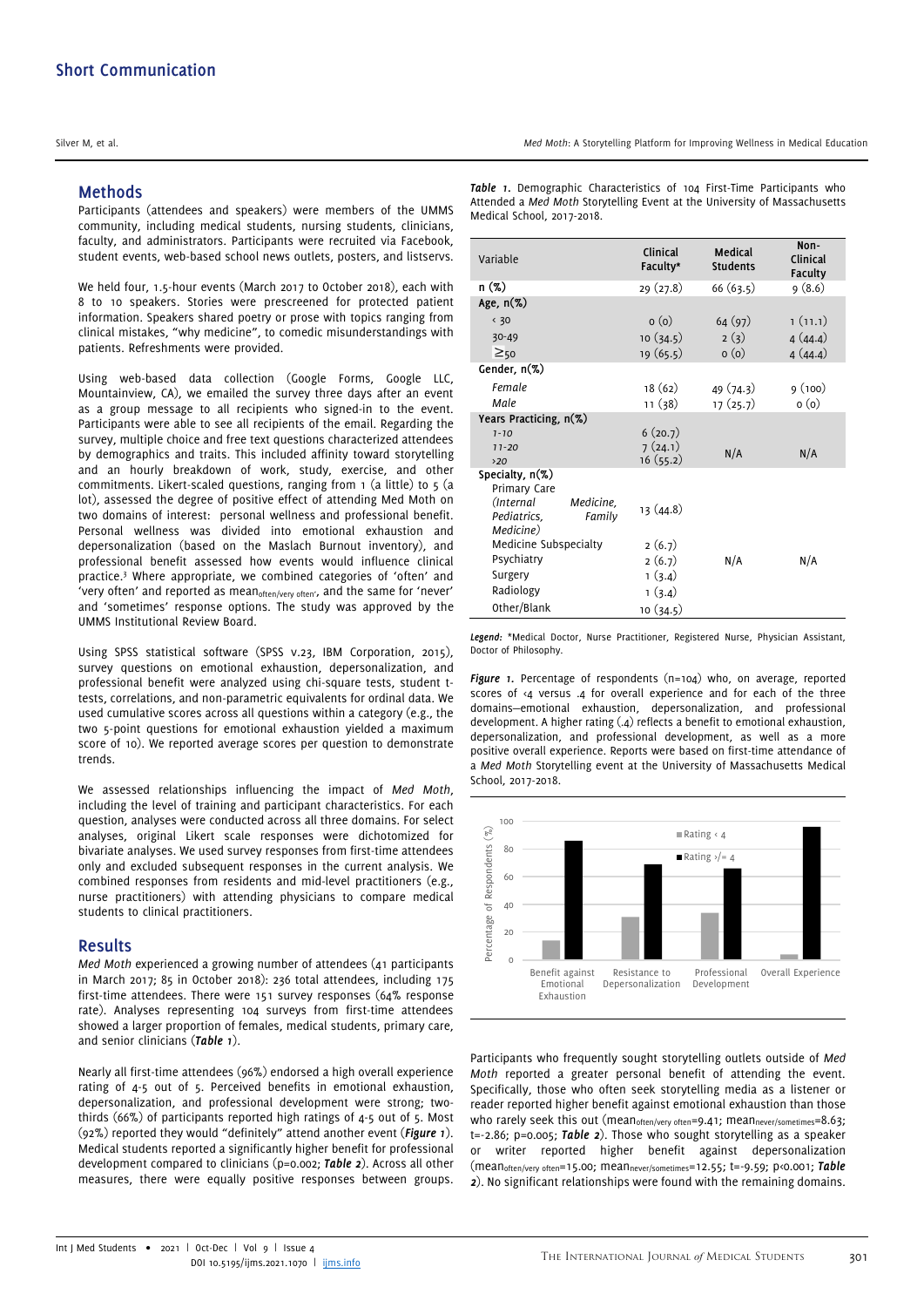Silver M, et al. Storytelling Platform for Improving Wellness in Medical Education

Table 2. Comparison of Personal and Professional Benefits between various Subgroups of First-Time Participants who Attended a Med Moth Storytelling Event at the University of Massachusetts Medical School, 2017-2018.

|                                                                          | Average Rating, mean (SD) |                        |       |                                  |                               |       |                                  |                               |           |
|--------------------------------------------------------------------------|---------------------------|------------------------|-------|----------------------------------|-------------------------------|-------|----------------------------------|-------------------------------|-----------|
| <b>Personal Benefit</b>                                                  |                           |                        |       | Story-Seekers                    |                               |       | Story-Tellers                    |                               |           |
|                                                                          | Medical<br>Students       | Clinicians             | p     | Frequent<br>often/<br>very often | Seldom<br>never/<br>sometimes | p     | Frequent<br>often/<br>very often | Seldom<br>never/<br>sometimes | p-value   |
| Benefit against<br><b>Emotional Exhaustion</b><br>*(max. points = $10$ ) | 8.88(1.72)<br>$*_{n=66}$  | 8.90(1.47)<br>$n = 29$ | 0.96  | 9.41(0.94)<br>$n = 39$           | 8.63(1.84)<br>$n=64$          | 0.005 | 9.00(2.24)<br>$n=5$              | 8.92(1.58)<br>$n = 98$        | 0.91      |
| Benefit against<br>Depersonalization<br>$(max. points = 15)$             | 12.75(2.53)<br>$n = 65$   | 12.33(2.37)<br>$n=27$  | 0.46  | 13.08(1.88)<br>$n = 37$          | 12.39(2.72)<br>$n = 59$       | 0.15  | 15.00(0.00)<br>$n = 4$           | 12.55(2.45)<br>$n=92$         | <0.001    |
| <b>Professional Benefit</b><br>$(max. points = 10)$                      | 8.21(1.84)<br>$n = 64$    | 6.60(2.35)<br>$n = 28$ | 0.002 | 7.68(2.04)<br>$n = 38$           | 7.83(2.15)<br>$n = 58$        | 0.75  | 8.80(1.79)<br>$n=5$              | 7.71(2.10)<br>$n=91$          | 0.26      |
| <b>Overall Satisfaction</b><br>$(max. points = 5)$                       | 4.73(0.57)<br>$n=66$      | 4.79(0.41)<br>$n=29$   | 0.58  | 4.79(0.47)<br>$n = 39$           | 4.74(0.54)<br>$n = 65$        | 0.59  | 5(0.00)<br>$n=5$                 | 4.75(0.52)<br>$n=99$          | $***0.25$ |

Legend: \*indicates maximum score per category: responses were analyzed using the cumulative score across all questions, with a maximum of 5 points per question \*\*participants were only included in analyses when they answered all sub-questions within a domain, explaining varied n per section

\*\*\*the non-parametric p value is being shown as this differed significantly from the traditional t-test because of the large difference in variances between the two groups

There were no significant correlations between hours of sleep or selfcare hours (exercise, relaxation, hobbies) and Med Moth ratings within any domain. However, there were moderately strong correlations between personal and professional ratings for all participants (r=0.637, p<0.001) and within stratified analyses among medical students (r=0.680, p<0.001) and clinicians (r=0.672, p<0.001).

In the open-ended text, participants described many benefits to attending Med Moth, including the promotion of optimism, resiliency, admiration, and inspiration. One student wrote: "Earlier in the day I was feeling tired and burnt out…I needed to remember why I wanted to be a doctor. This event was refreshing, enlightening, fun, and enjoyable. I left with a pep in my step and feeling energized and inspired. It reminded me…there are events like this where we can learn more about each other and take time to reflect and grow". Another student commented: "I often feel an underlying pressure to be perfect in medical school, and it is so powerful to hear the clinicians we aspire to be like also having faced situations that were far from perfect. These sessions have helped me ground my experience and realize that medicine will always be a process. Two faculty wrote: This was a new experience for me…one that was enriching and personally gratifying. Hearing the other stories, I was moved by the messaging with emotions ranging from laughter to tears; and: I've been at UMMS a little over 2 years, and this is the first time I've really felt connected to the community".

#### **Discussion**

Responses to Med Moth were overwhelmingly positive. Nearly all participants reported a high overall rating and indicated they would return. For emotional exhaustion, depersonalization, and professional development, greater than two-thirds of participants highly-rated the benefit of attending Med Moth. Many attendees commented that the program was inspiring and promoted both optimism and resiliency.

Regardless of role, there was a positive correlation between personal and professional ratings, which emphasizes benefit across all domains. Medical students reported higher benefits for professional development compared to clinicians. More importantly, clinicians and medical students reported a positive impact on emotional well-being and resistance against depersonalization – core features of burnout. Not

surprisingly, individuals who seek storytelling outlets demonstrated greater benefits to emotional exhaustion and depersonalization. Overall, Med Moth appears to impact all participants on a humanistic and relational level. These findings echo a published systematic review showing that medical students who participate in storytelling sessions with peers demonstrate an increase in empathy scores.<sup>14</sup> Studies on mindfulness further support these sentiments. One study showed that medical students who engage in reflection display more mature thinking, certainty with professional choices and a more positive learning experience with their clinical training.<sup>11</sup> Other studies have demonstrated that mindfulness training improves measures of depression and anxiety, cultivates empathy, and inspires more thoughtful decision-making in medical students and physicians.8,10 Med Moth not only complements existing literature demonstrating the importance of reflection amongst medical professionals but also suggests an impactful and unique solution.

This study is timely; medical humanities are expanding and the need for wellness is now.5, 7-11 Narrative medicine essays about wellness are increasing frequency and relevance in journals such as in The Journal of the American Medical Association (JAMA) and the New England Journal of Medicine. Health policy journals are following suit (e.g., Health Affairs section entitled "Narrative Matters"). The Accreditation Council for Graduate Medical Education (ACGME) now requires every accredited residency program to address well-being "and attend to resident and faculty member burnout [and] depression." Therefore, the application of a platform like Med Moth has significant potential in the larger realm of medical education. Barriers to medical storytelling will have to be addressed, including disregard of medical humanities as a valid form of education enrichment, lack of time, and denial of burnout in medicine.

With regards to limitations, our study may lack generalizability (conducted in one school and hospital). Our sample size of 104 limited our ability to conduct detailed subgroup analyses, and the 64% response rate may not reflect all attendees. Voluntary attendance and self-report may have yielded more positive reviews. Furthermore, bias could occur from the medical school being a small community and participants not wanting to be negative towards the student organizers of Med Moth.